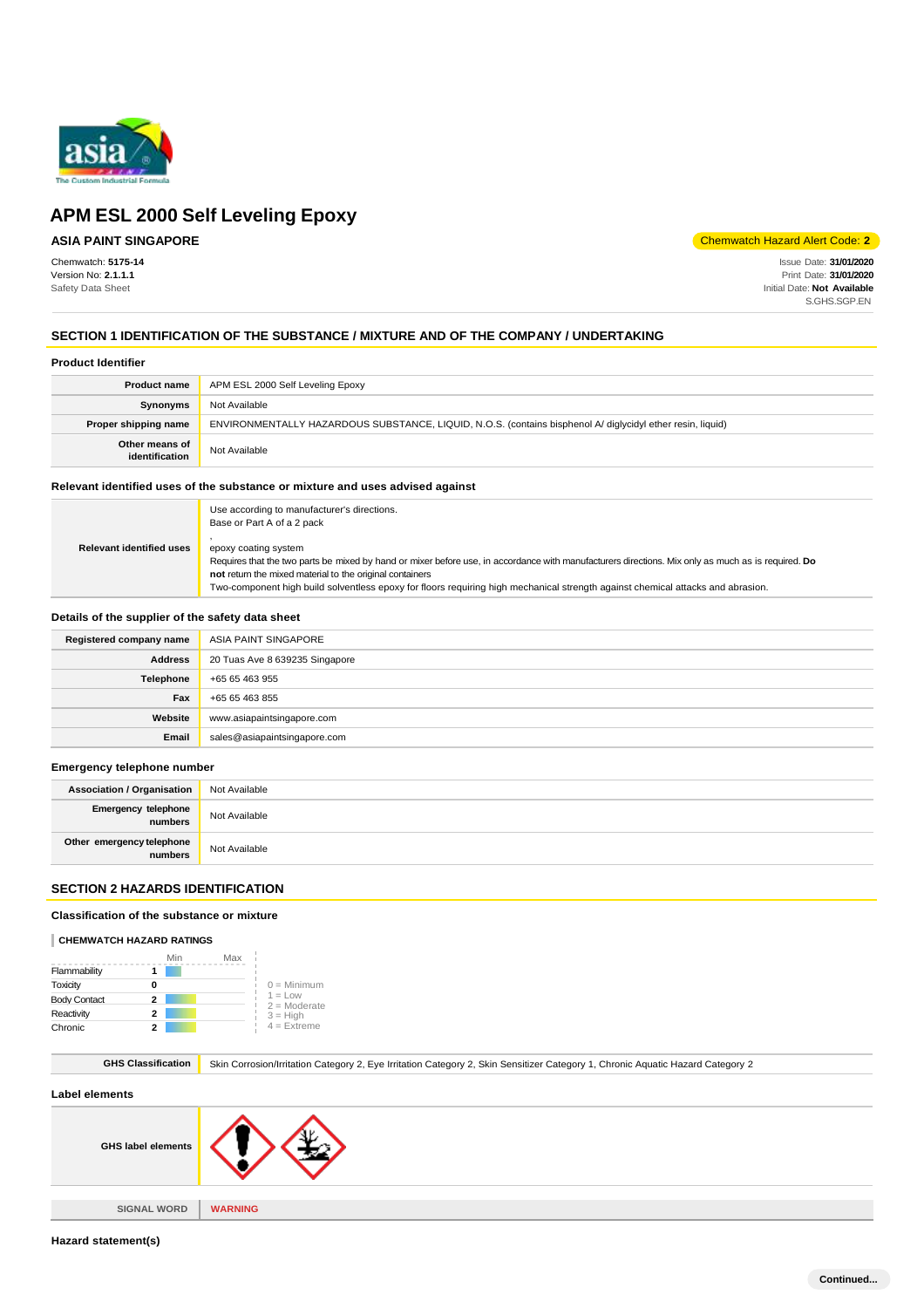| H315        | Causes skin irritation                          |
|-------------|-------------------------------------------------|
| H319        | Causes serious eye irritation                   |
| <b>H317</b> | May cause an allergic skin reaction             |
| <b>H411</b> | Toxic to aquatic life with long lasting effects |
|             |                                                 |

# **Precautionary statement(s) Prevention**

| P280 | Wear protective gloves/protective clothing/eye protection/face protection. |
|------|----------------------------------------------------------------------------|
| P261 | Avoid breathing dust/fume/gas/mist/vapours/spray.                          |
| P273 | Avoid release to the environment.                                          |
| P272 | Contaminated work clothing should not be allowed out of the workplace.     |

#### **Precautionary statement(s) Response**

| P302+P352      | IF ON SKIN: Wash with plenty of water and soap                                                                                   |
|----------------|----------------------------------------------------------------------------------------------------------------------------------|
| P305+P351+P338 | IF IN EYES: Rinse cautiously with water for several minutes. Remove contact lenses, if present and easy to do. Continue rinsing. |
| P333+P313      | If skin irritation or rash occurs: Get medical advice/attention.                                                                 |
| P337+P313      | If eye irritation persists: Get medical advice/attention.                                                                        |
| P362+P364      | Take off contaminated clothing and wash it before reuse.                                                                         |
| P391           | Collect spillage.                                                                                                                |

### **Precautionary statement(s) Storage**

**Precautionary statement(s) Disposal**

**P501** Dispose of contents/container to authorised chemical landfill or if organic to high temperature incineration

# **SECTION 3 COMPOSITION / INFORMATION ON INGREDIENTS**

#### **Substances**

See section below for composition of Mixtures

#### **Mixtures**

| <b>CAS No</b><br>---- --- | %[weight] | Name                            |
|---------------------------|-----------|---------------------------------|
|                           | >60       | . liauid<br>ntho<br><b>FOCU</b> |

### **SECTION 4 FIRST AID MEASURES**

### **Description of first aid measures**

| <b>Eye Contact</b>  | If this product comes in contact with the eyes:<br>Wash out immediately with fresh running water.<br>Ensure complete irrigation of the eye by keeping eyelids apart and away from eye and moving the eyelids by occasionally lifting the upper and lower lids.<br>Seek medical attention without delay; if pain persists or recurs seek medical attention.<br>Removal of contact lenses after an eye injury should only be undertaken by skilled personnel. |
|---------------------|-------------------------------------------------------------------------------------------------------------------------------------------------------------------------------------------------------------------------------------------------------------------------------------------------------------------------------------------------------------------------------------------------------------------------------------------------------------|
| <b>Skin Contact</b> | If skin contact occurs:<br>Immediately remove all contaminated clothing, including footwear.<br>Flush skin and hair with running water (and soap if available).<br>Seek medical attention in event of irritation.                                                                                                                                                                                                                                           |
| Inhalation          | If fumes, aerosols or combustion products are inhaled remove from contaminated area.<br>Other measures are usually unnecessary.                                                                                                                                                                                                                                                                                                                             |
| Ingestion           | Immediately give a glass of water.<br>First aid is not generally required. If in doubt, contact a Poisons Information Centre or a doctor.                                                                                                                                                                                                                                                                                                                   |

### **Indication of any immediate medical attention and special treatment needed**

Treat symptomatically.

### **SECTION 5 FIREFIGHTING MEASURES**

### **Extinguishing media**

|                                                       | ▶ Foam.                                               |
|-------------------------------------------------------|-------------------------------------------------------|
|                                                       | Dry chemical powder.                                  |
|                                                       | $\blacktriangleright$ BCF (where regulations permit). |
|                                                       | Carbon dioxide.                                       |
|                                                       | ▶ Water spray or fog - Large fires only.              |
| Special hazards arising from the substrate or mixture |                                                       |

**Fire Incompatibility**  $\rightarrow$  Avoid contamination with oxidising agents i.e. nitrates, oxidising acids, chlorine bleaches, pool chlorine etc. as ignition may result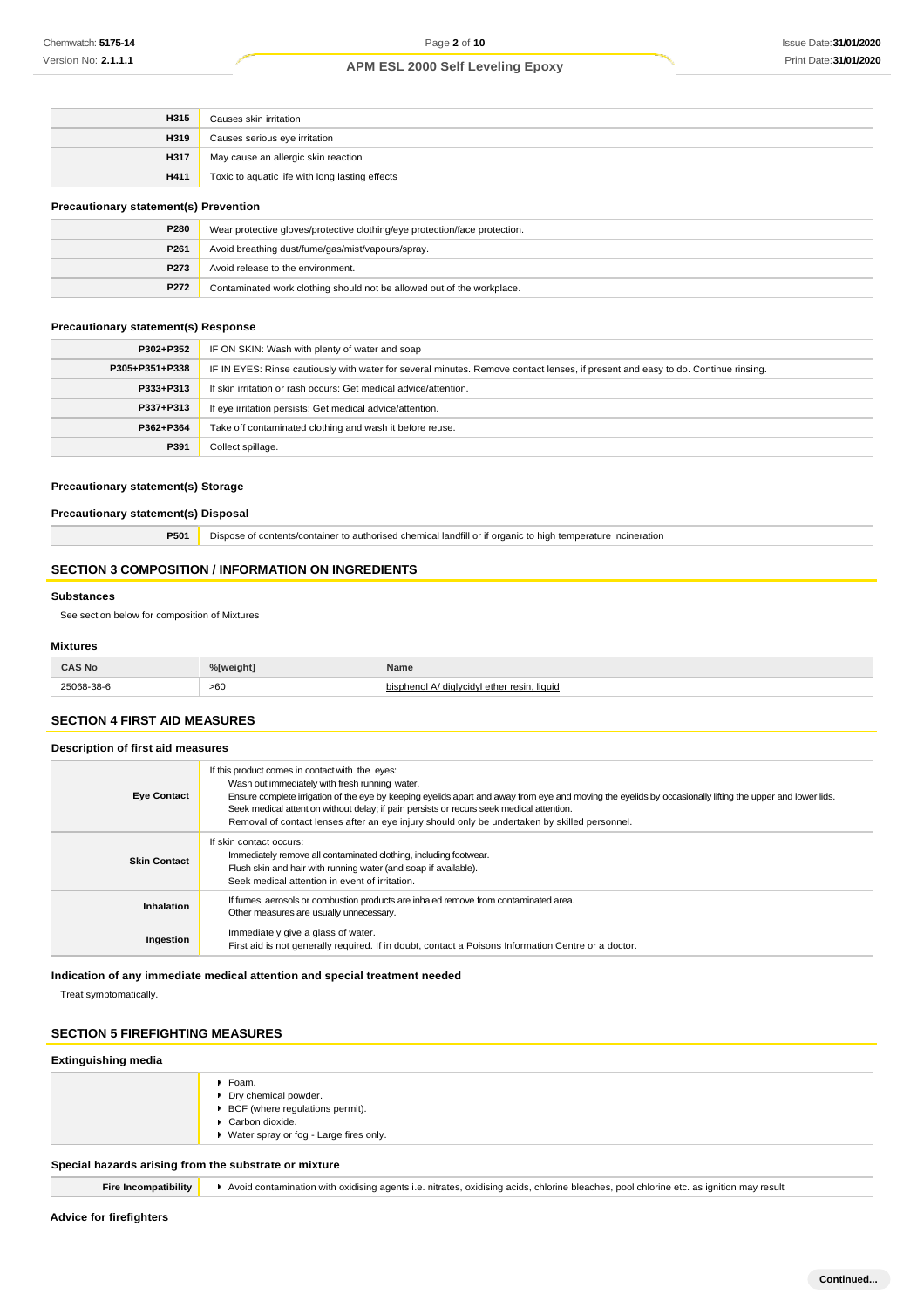| <b>Fire Fighting</b>         | Alert Fire Brigade and tell them location and nature of hazard.<br>Wear breathing apparatus plus protective gloves.<br>Prevent, by any means available, spillage from entering drains or water courses.<br>Use water delivered as a fine spray to control fire and cool adjacent area.<br>DO NOT approach containers suspected to be hot.<br>Cool fire exposed containers with water spray from a protected location.<br>If safe to do so, remove containers from path of fire.<br>Equipment should be thoroughly decontaminated after use. |
|------------------------------|---------------------------------------------------------------------------------------------------------------------------------------------------------------------------------------------------------------------------------------------------------------------------------------------------------------------------------------------------------------------------------------------------------------------------------------------------------------------------------------------------------------------------------------------|
| <b>Fire/Explosion Hazard</b> | Combustible.<br>Slight fire hazard when exposed to heat or flame.<br>Heating may cause expansion or decomposition leading to violent rupture of containers.<br>On combustion, may emit toxic fumes of carbon monoxide (CO).<br>May emit acrid smoke.<br>Mists containing combustible materials may be explosive.<br>Combustion products include,: carbon dioxide (CO2), other pyrolysis products typical of burning organic material                                                                                                        |

### **SECTION 6 ACCIDENTAL RELEASE MEASURES**

### **Personal precautions, protective equipment and emergency procedures**

| <b>Minor Spills</b> | In the event of a spill of a reactive diluent, the focus is on containing the spill to prevent contamination of soil and surface or ground water.<br>If irritating vapors are present, an approved air-purifying respirator with organic vapor canister is recommended for cleaning up spills and leaks.<br>For small spills, reactive diluents should be absorbed with sand.<br>Environmental hazard - contain spillage.<br>Clean up all spills immediately.<br>Avoid breathing vapours and contact with skin and eyes.<br>Control personal contact with the substance, by using protective equipment.<br>Contain and absorb spill with sand, earth, inert material or vermiculite.<br>Wipe up.<br>Place in a suitable, labelled container for waste disposal.                                                                                                                                                                                                                                                                                                                                                                                                                    |
|---------------------|------------------------------------------------------------------------------------------------------------------------------------------------------------------------------------------------------------------------------------------------------------------------------------------------------------------------------------------------------------------------------------------------------------------------------------------------------------------------------------------------------------------------------------------------------------------------------------------------------------------------------------------------------------------------------------------------------------------------------------------------------------------------------------------------------------------------------------------------------------------------------------------------------------------------------------------------------------------------------------------------------------------------------------------------------------------------------------------------------------------------------------------------------------------------------------|
| <b>Major Spills</b> | Environmental hazard - contain spillage.<br>Industrial spills or releases of reactive diluents are infrequent and generally contained. If a large spill does occur, the material should be captured, collected,<br>and reprocessed or disposed of according to applicable governmental requirements.<br>An approved air-purifying respirator with organic-vapor canister is recommended for emergency work.<br>Moderate hazard.<br>Clear area of personnel and move upwind.<br>Alert Fire Brigade and tell them location and nature of hazard.<br>Wear breathing apparatus plus protective gloves.<br>Prevent, by any means available, spillage from entering drains or water course.<br>No smoking, naked lights or ignition sources.<br>Increase ventilation.<br>Stop leak if safe to do so.<br>Contain spill with sand, earth or vermiculite.<br>Collect recoverable product into labelled containers for recycling.<br>Absorb remaining product with sand, earth or vermiculite.<br>Collect solid residues and seal in labelled drums for disposal.<br>Wash area and prevent runoff into drains.<br>If contamination of drains or waterways occurs, advise emergency services. |
|                     | Personal Protective Equipment advice is contained in Section 8 of the SDS.                                                                                                                                                                                                                                                                                                                                                                                                                                                                                                                                                                                                                                                                                                                                                                                                                                                                                                                                                                                                                                                                                                         |

### **SECTION 7 HANDLING AND STORAGE**

| Precautions for safe handling |                                                                                                                                                                                                                                                                                                                                                                                                                                                                                                                                                                                                                                                                                                                                                                                                                                                                                                                                                     |  |
|-------------------------------|-----------------------------------------------------------------------------------------------------------------------------------------------------------------------------------------------------------------------------------------------------------------------------------------------------------------------------------------------------------------------------------------------------------------------------------------------------------------------------------------------------------------------------------------------------------------------------------------------------------------------------------------------------------------------------------------------------------------------------------------------------------------------------------------------------------------------------------------------------------------------------------------------------------------------------------------------------|--|
| Safe handling                 | DO NOT allow clothing wet with material to stay in contact with skin<br>Avoid all personal contact, including inhalation.<br>Wear protective clothing when risk of exposure occurs.<br>Use in a well-ventilated area.<br>Prevent concentration in hollows and sumps.<br>DO NOT enter confined spaces until atmosphere has been checked.<br>Avoid smoking, naked lights or ignition sources.<br>Avoid contact with incompatible materials.<br>When handling, DO NOT eat, drink or smoke.<br>Keep containers securely sealed when not in use.<br>Avoid physical damage to containers.<br>Always wash hands with soap and water after handling.<br>Work clothes should be laundered separately.<br>Use good occupational work practice.<br>Observe manufacturer's storage and handling recommendations contained within this MSDS.<br>Atmosphere should be regularly checked against established exposure standards to ensure safe working conditions. |  |
| Other information             | Store in original containers.<br>Keep containers securely sealed.<br>Store in a cool, dry, well-ventilated area.<br>Store away from incompatible materials and foodstuff containers.<br>Protect containers against physical damage and check regularly for leaks.<br>Observe manufacturer's storage and handling recommendations contained within this MSDS.                                                                                                                                                                                                                                                                                                                                                                                                                                                                                                                                                                                        |  |

### **Conditions for safe storage, including any incompatibilities**

|                    | $\blacktriangleright$ Metal can or drum                        |
|--------------------|----------------------------------------------------------------|
| Suitable container | • Packaging as recommended by manufacturer.                    |
|                    | Check all containers are clearly labelled and free from leaks. |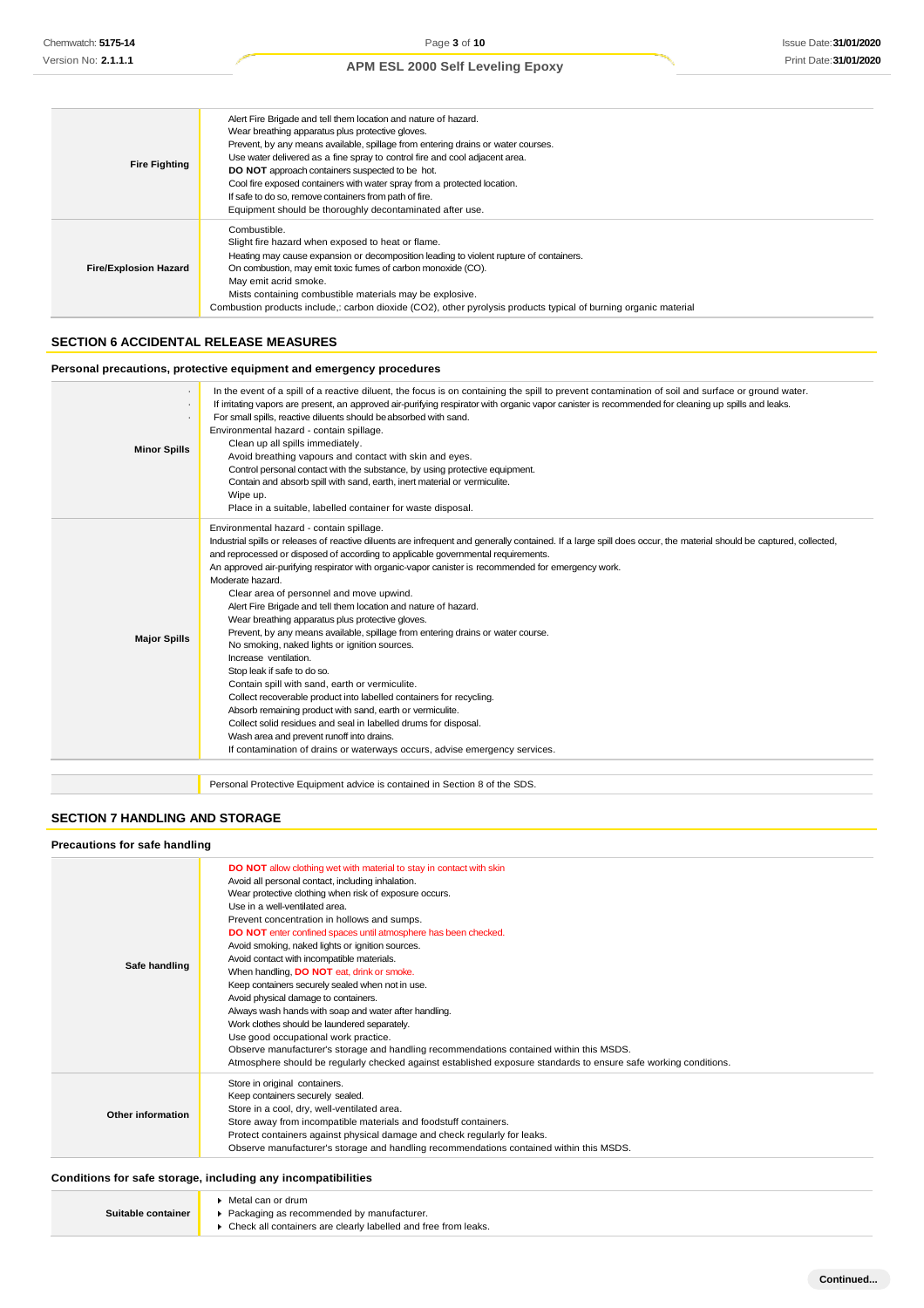Reactive diluents are stable under recommended storage conditions, but can decompose at elevated temperatures.In some cases, decomposition can cause pressure build-up in closed systems. ■ Avoid cross contamination between the two liquid parts of product (kit). If two part products are mixed or allowed to mix in proportions other than manufacturer's recommendation, polymerisation with gelation and evolution of heat (exotherm) may occur.  $\blacktriangleright$  This excess heat may generate toxic vapour Avoid reaction with amines, mercaptans, strong acids and oxidising agents **Storage incompatibility**

# **SECTION 8 EXPOSURE CONTROLS / PERSONAL PROTECTION**

#### **Control parameters**

### **OCCUPATIONAL EXPOSURE LIMITS (OEL)**

**INGREDIENT DATA**

#### Not Available

#### **EMERGENCY LIMITS**

| Ingredient                                     | <b>Material name</b>    | TEEL-1              |                     | TEEL-2    | TEEL-3     |
|------------------------------------------------|-------------------------|---------------------|---------------------|-----------|------------|
| bisphenol A/ diglycidyl ether<br>resin, liquid | Epoxy resin (EPON 1001) | $90 \text{ mg/m}$ 3 |                     | 990 mg/m3 | 5900 mg/m3 |
| bisphenol A/ diglycidyl ether<br>resin, liquid | Epoxy resin (EPON 1007) | $90 \text{ mg/m}$ 3 |                     | 990 mg/m3 | 5900 mg/m3 |
| bisphenol A/ diglycidyl ether<br>resin, liquid | Epoxy resin (EPON 820)  | $41 \text{ mg/m}$   |                     | 450 mg/m3 | 2700 mg/m3 |
| bisphenol A/ diglycidyl ether<br>resin, liquid | Epoxy resin ERL-2795    | $32 \text{ mg/m}$   |                     | 350 mg/m3 | 2100 mg/m3 |
|                                                |                         |                     |                     |           |            |
| Ingredient                                     | <b>Original IDLH</b>    |                     | <b>Revised IDLH</b> |           |            |
| bisphenol A/ diglycidyl ether<br>resin, liquid | Not Available           |                     | Not Available       |           |            |
|                                                |                         |                     |                     |           |            |

#### **Exposure controls**

|                         | Engineering controls are used to remove a hazard or place a barrier between the worker and the hazard. Well-designed engineering controls can be highly<br>effective in protecting workers and will typically be independent of worker interactions to provide this high level of protection.<br>The basic types of engineering controls are:<br>Process controls which involve changing the way a job activity or process is done to reduce the risk.<br>Enclosure and/or isolation of emission source which keeps a selected hazard "physically" away from the worker and ventilation that strategically "adds" and<br>"removes" air in the work environment. Ventilation can remove or dilute an air contaminant if designed properly. The design of a ventilation system must match<br>the particular process and chemical or contaminant in use.<br>Employers may need to use multiple types of controls to prevent employee overexposure.<br>General exhaust is adequate under normal operating conditions. Local exhaust ventilation may be required in specific circumstances. If risk of overexposure<br>exists, wear approved respirator. Correct fit is essential to obtain adequate protection. Provide adequate ventilation in warehouse or closed storage areas. Air<br>contaminants generated in the workplace possess varying "escape" velocities which, in turn, determine the "capture velocities" of fresh circulating air required<br>to effectively remove the contaminant. |                                  |                                    |
|-------------------------|--------------------------------------------------------------------------------------------------------------------------------------------------------------------------------------------------------------------------------------------------------------------------------------------------------------------------------------------------------------------------------------------------------------------------------------------------------------------------------------------------------------------------------------------------------------------------------------------------------------------------------------------------------------------------------------------------------------------------------------------------------------------------------------------------------------------------------------------------------------------------------------------------------------------------------------------------------------------------------------------------------------------------------------------------------------------------------------------------------------------------------------------------------------------------------------------------------------------------------------------------------------------------------------------------------------------------------------------------------------------------------------------------------------------------------------------------------------------------------------------------|----------------------------------|------------------------------------|
|                         | Type of Contaminant:                                                                                                                                                                                                                                                                                                                                                                                                                                                                                                                                                                                                                                                                                                                                                                                                                                                                                                                                                                                                                                                                                                                                                                                                                                                                                                                                                                                                                                                                             |                                  | Air Speed:                         |
|                         | solvent, vapours, degreasing etc., evaporating from tank (in still air).                                                                                                                                                                                                                                                                                                                                                                                                                                                                                                                                                                                                                                                                                                                                                                                                                                                                                                                                                                                                                                                                                                                                                                                                                                                                                                                                                                                                                         |                                  | $0.25 - 0.5$ m/s (50-100<br>f/min) |
| Appropriate engineering | aerosols, fumes from pouring operations, intermittent container filling, low speed conveyer transfers, welding, spray drift, plating<br>acid fumes, pickling (released at low velocity into zone of active generation)                                                                                                                                                                                                                                                                                                                                                                                                                                                                                                                                                                                                                                                                                                                                                                                                                                                                                                                                                                                                                                                                                                                                                                                                                                                                           | 0.5-1 m/s (100-200<br>$f/min.$ ) |                                    |
| controls                | direct spray, spray painting in shallow booths, drum filling, conveyer loading, crusher dusts, gas discharge (active generation into<br>zone of rapid air motion)                                                                                                                                                                                                                                                                                                                                                                                                                                                                                                                                                                                                                                                                                                                                                                                                                                                                                                                                                                                                                                                                                                                                                                                                                                                                                                                                | 1-2.5 m/s (200-500<br>$f/min.$ ) |                                    |
|                         | grinding, abrasive blasting, tumbling, high speed wheel generated dusts (released at high initial velocity into zone of very high rapid<br>air motion).                                                                                                                                                                                                                                                                                                                                                                                                                                                                                                                                                                                                                                                                                                                                                                                                                                                                                                                                                                                                                                                                                                                                                                                                                                                                                                                                          |                                  | 2.5-10 m/s (500-2000<br>$f/min.$ ) |
|                         | Within each range the appropriate value depends on:                                                                                                                                                                                                                                                                                                                                                                                                                                                                                                                                                                                                                                                                                                                                                                                                                                                                                                                                                                                                                                                                                                                                                                                                                                                                                                                                                                                                                                              |                                  |                                    |
|                         | Lower end of the range                                                                                                                                                                                                                                                                                                                                                                                                                                                                                                                                                                                                                                                                                                                                                                                                                                                                                                                                                                                                                                                                                                                                                                                                                                                                                                                                                                                                                                                                           | Upper end of the range           |                                    |
|                         | 1: Room air currents minimal or favourable to capture                                                                                                                                                                                                                                                                                                                                                                                                                                                                                                                                                                                                                                                                                                                                                                                                                                                                                                                                                                                                                                                                                                                                                                                                                                                                                                                                                                                                                                            | 1: Disturbing room air currents  |                                    |
|                         | 2: Contaminants of low toxicity or of nuisance value only.                                                                                                                                                                                                                                                                                                                                                                                                                                                                                                                                                                                                                                                                                                                                                                                                                                                                                                                                                                                                                                                                                                                                                                                                                                                                                                                                                                                                                                       | 2: Contaminants of high toxicity |                                    |
|                         | 3: Intermittent, low production.                                                                                                                                                                                                                                                                                                                                                                                                                                                                                                                                                                                                                                                                                                                                                                                                                                                                                                                                                                                                                                                                                                                                                                                                                                                                                                                                                                                                                                                                 | 3: High production, heavy use    |                                    |
|                         | 4: Large hood or large air mass in motion<br>4: Small hood-local control only                                                                                                                                                                                                                                                                                                                                                                                                                                                                                                                                                                                                                                                                                                                                                                                                                                                                                                                                                                                                                                                                                                                                                                                                                                                                                                                                                                                                                    |                                  |                                    |
|                         | Simple theory shows that air velocity falls rapidly with distance away from the opening of a simple extraction pipe. Velocity generally decreases with the square<br>of distance from the extraction point (in simple cases). Therefore the air speed at the extraction point should be adjusted, accordingly, after reference to<br>distance from the contaminating source. The air velocity at the extraction fan, for example, should be a minimum of 1-2 m/s (200-400 f/min) for extraction of<br>solvents generated in a tank 2 meters distant from the extraction point. Other mechanical considerations, producing performance deficits within the extraction<br>apparatus, make it essential that theoretical air velocities are multiplied by factors of 10 or more when extraction systems are installed or used.                                                                                                                                                                                                                                                                                                                                                                                                                                                                                                                                                                                                                                                                      |                                  |                                    |
|                         |                                                                                                                                                                                                                                                                                                                                                                                                                                                                                                                                                                                                                                                                                                                                                                                                                                                                                                                                                                                                                                                                                                                                                                                                                                                                                                                                                                                                                                                                                                  |                                  |                                    |

**Personal protection**

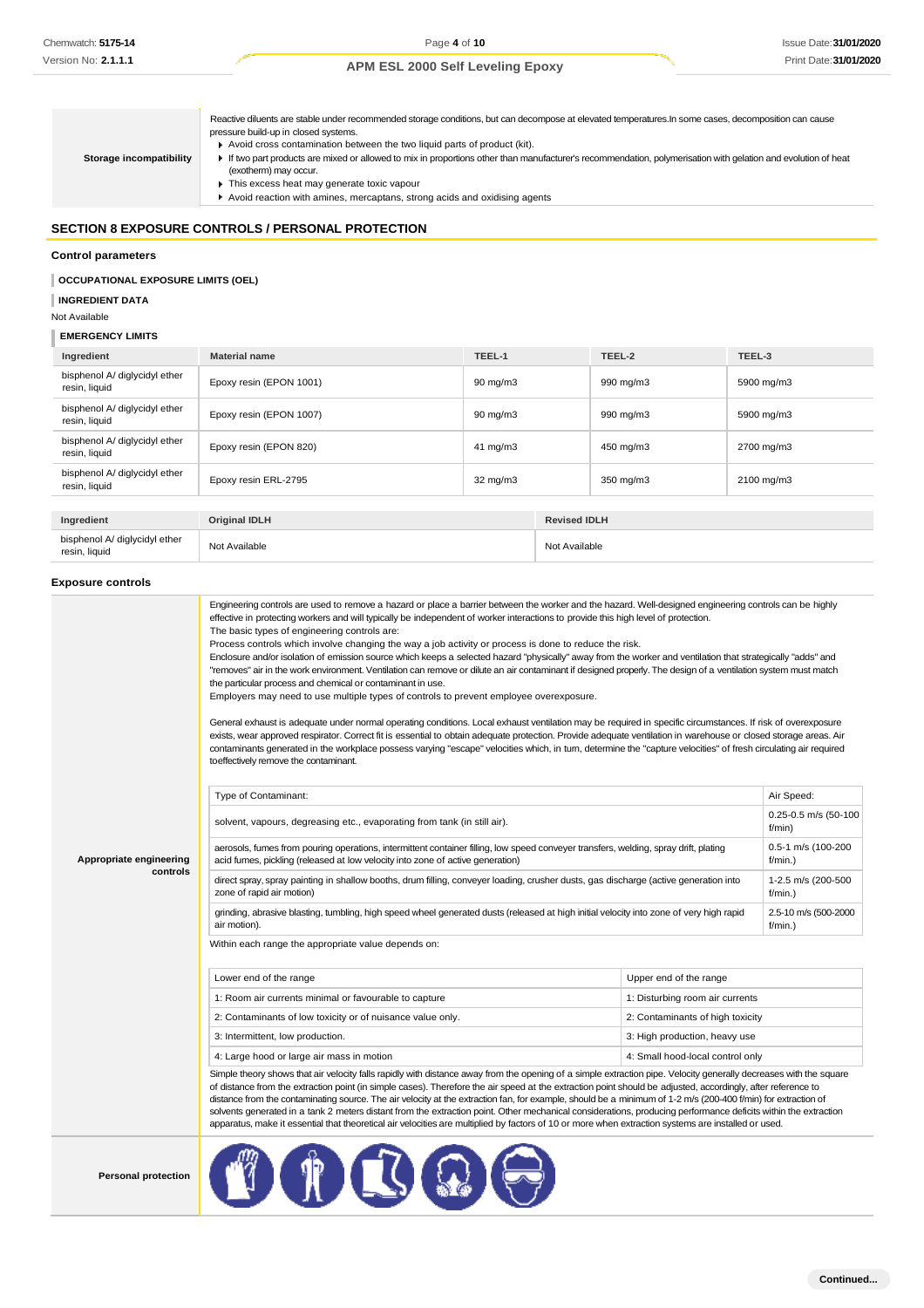| Eye and face protection      | Safety glasses with side shields.<br>Chemical goggles.<br>Contact lenses may pose a special hazard; soft contact lenses may absorb and concentrate irritants. A written policy document, describing the wearing of<br>lenses or restrictions on use, should be created for each workplace or task. This should include a review of lens absorption and adsorption for the class of<br>chemicals in use and an account of injury experience. Medical and first-aid personnel should be trained in their removal and suitable equipment should be<br>readily available. In the event of chemical exposure, begin eye irrigation immediately and remove contact lens as soon as practicable. Lens should be removed<br>at the first signs of eye redness or irritation - lens should be removed in a clean environment only after workers have washed hands thoroughly. [CDC NIOSH<br>Current Intelligence Bulletin 59], [AS/NZS 1336 or national equivalent]                                                                                                                                                                                                                                                                                                                                                                                                                                                                                                                                                                                                                                                                                                                                                                                                                                                                                                                                                                                                                                                                                                                                                                                                                                                                                                                                                                                                                                                                                                                                                |
|------------------------------|-----------------------------------------------------------------------------------------------------------------------------------------------------------------------------------------------------------------------------------------------------------------------------------------------------------------------------------------------------------------------------------------------------------------------------------------------------------------------------------------------------------------------------------------------------------------------------------------------------------------------------------------------------------------------------------------------------------------------------------------------------------------------------------------------------------------------------------------------------------------------------------------------------------------------------------------------------------------------------------------------------------------------------------------------------------------------------------------------------------------------------------------------------------------------------------------------------------------------------------------------------------------------------------------------------------------------------------------------------------------------------------------------------------------------------------------------------------------------------------------------------------------------------------------------------------------------------------------------------------------------------------------------------------------------------------------------------------------------------------------------------------------------------------------------------------------------------------------------------------------------------------------------------------------------------------------------------------------------------------------------------------------------------------------------------------------------------------------------------------------------------------------------------------------------------------------------------------------------------------------------------------------------------------------------------------------------------------------------------------------------------------------------------------------------------------------------------------------------------------------------------------|
| <b>Skin protection</b>       | See Hand protection below                                                                                                                                                                                                                                                                                                                                                                                                                                                                                                                                                                                                                                                                                                                                                                                                                                                                                                                                                                                                                                                                                                                                                                                                                                                                                                                                                                                                                                                                                                                                                                                                                                                                                                                                                                                                                                                                                                                                                                                                                                                                                                                                                                                                                                                                                                                                                                                                                                                                                 |
| <b>Hands/feet protection</b> | NOTE:<br>The material may produce skin sensitisation in predisposed individuals. Care must be taken, when removing gloves and other protective equipment, to avoid<br>all possible skin contact.<br>Contaminated leather items, such as shoes, belts and watch-bands should be removed and destroyed.<br>The selection of suitable gloves does not only depend on the material, but also on further marks of quality which vary from manufacturer to manufacturer. Where<br>the chemical is a preparation of several substances, the resistance of the glove material can not be calculated in advance and has therefore to be checked prior<br>to the application.<br>The exact break through time for substances has to be obtained from the manufacturer of the protective gloves and has to be observed when making a final<br>choice.<br>Suitability and durability of glove type is dependent on usage. Important factors in the selection of gloves include:<br>frequency and duration of contact,<br>chemical resistance of glove material,<br>glove thickness and<br>dexterity<br>Select gloves tested to a relevant standard (e.g. Europe EN 374, US F739, AS/NZS 2161.1 or national equivalent).<br>When prolonged or frequently repeated contact may occur, a glove with a protection class of 5 or higher (breakthrough time greater than 240 minutes<br>according to EN 374, AS/NZS 2161.10.1 or national equivalent) is recommended.<br>When only brief contact is expected, a glove with a protection class of 3 or higher (breakthrough time greater than 60 minutes according to EN 374, AS/NZS<br>2161.10.1 or national equivalent) is recommended.<br>Some glove polymer types are less affected by movement and this should be taken into account when considering gloves for long-term use.<br>Contaminated gloves should be replaced.<br>Gloves must only be wom on clean hands. After using gloves, hands should be washed and dried thoroughly. Application of a non-perfumed moisturiser is<br>recommended.<br>When handling liquid-grade epoxy resins wear chemically protective gloves (e.g nitrile or nitrile-butatoluene rubber), boots and aprons.<br>DO NOT use cotton or leather (which absorb and concentrate the resin), polyvinyl chloride, rubber or polyethylene gloves (which absorb the resin).<br>DO NOT use barrier creams containing emulsified fats and oils as these may absorb the resin; silicone-based barrier creams should be reviewed prior to<br>use. |
| <b>Body protection</b>       | See Other protection below                                                                                                                                                                                                                                                                                                                                                                                                                                                                                                                                                                                                                                                                                                                                                                                                                                                                                                                                                                                                                                                                                                                                                                                                                                                                                                                                                                                                                                                                                                                                                                                                                                                                                                                                                                                                                                                                                                                                                                                                                                                                                                                                                                                                                                                                                                                                                                                                                                                                                |
| Other protection             | Overalls.<br>P.V.C. apron.<br>Barrier cream.<br>Skin cleansing cream.<br>Eye wash unit.                                                                                                                                                                                                                                                                                                                                                                                                                                                                                                                                                                                                                                                                                                                                                                                                                                                                                                                                                                                                                                                                                                                                                                                                                                                                                                                                                                                                                                                                                                                                                                                                                                                                                                                                                                                                                                                                                                                                                                                                                                                                                                                                                                                                                                                                                                                                                                                                                   |
| <b>Thermal hazards</b>       | Not Available                                                                                                                                                                                                                                                                                                                                                                                                                                                                                                                                                                                                                                                                                                                                                                                                                                                                                                                                                                                                                                                                                                                                                                                                                                                                                                                                                                                                                                                                                                                                                                                                                                                                                                                                                                                                                                                                                                                                                                                                                                                                                                                                                                                                                                                                                                                                                                                                                                                                                             |

#### **Recommended material(s)**

**GLOVE SELECTION INDEX**

Glove selection is based on a modified presentation of the:

*"***Forsberg Clothing Performance Index".**

The effect(s) of the following substance(s) are taken into account in the *computer-*

*generated* selection:

APM ESL 2000 Self Leveling Epoxy Not Available

| Material                            | CPI |
|-------------------------------------|-----|
| * CPI - Chemwatch Performance Index |     |

A: Best Selection

B: Satisfactory; may degrade after 4 hours continuous immersion C: Poor to Dangerous Choice for other than short term immersion

**NOTE**: As a series of factors will influence the actual performance of the glove, a final selection must be based on detailed observation. -

\* Where the glove is to be used on a short term, casual or infrequent basis, factors such as "feel" or convenience (e.g. disposability), may dictate a choice of gloves which might otherwise be unsuitable following long-term or frequent use. A qualified practitioner should be consulted.

#### **Respiratory protection**

Type A-P Filter of sufficient capacity. (AS/NZS 1716 & 1715, EN 143:2000 & 149:2001, ANSI Z88 or national equivalent)

Where the concentration of gas/particulates in the breathing zone, approaches or exceeds the "Exposure Standard" (or ES), respiratory protection is required.

Degree of protection varies with both face-piece and Class of filter; the nature of protection varies with Type of filter.

| <b>Required Minimum</b><br><b>Protection Factor</b> | <b>Half-Face</b><br>Respirator | <b>Full-Face</b><br>Respirator    | <b>Powered Air</b><br>Respirator       |
|-----------------------------------------------------|--------------------------------|-----------------------------------|----------------------------------------|
| up to $10 \times ES$                                | A-AUS P2                       | -                                 | A-PAPR-AUS /<br>Class 1 P <sub>2</sub> |
| up to $50 \times ES$                                | -                              | A-AUS / Class 1<br>P <sub>2</sub> | -                                      |
| up to $100 \times ES$                               | -                              | $A-2P2$                           | A-PAPR-2 P2 $\land$                    |

^ - Full-face

A(All classes) = Organic vapours, B AUS or B1 = Acid gasses, B2 = Acid gas or hydrogen cyanide(HCN), B3 = Acid gas or hydrogen cyanide(HCN), E = Sulfur dioxide(SO2), G = Agricultural chemicals,  $K =$  Ammonia(NH3), Hg = Mercury, NO = Oxides of nitrogen, MB = Methyl bromide, AX = Low boiling point organic compounds(below 65 degC)

### **SECTION 9 PHYSICAL AND CHEMICAL PROPERTIES**

| Information on basic physical and chemical properties |                                                    |                                                   |               |
|-------------------------------------------------------|----------------------------------------------------|---------------------------------------------------|---------------|
| Appearance                                            | Clear or coloured liquid; does not mix with water. |                                                   |               |
|                                                       |                                                    |                                                   |               |
| <b>Physical state</b>                                 | Liquid                                             | Relative density (Water = 1)                      | $1.12 - 1.39$ |
| Odour                                                 | Not Available                                      | <b>Partition coefficient</b><br>n-octanol / water | Not Available |
| Odour threshold                                       | Not Available                                      | <b>Auto-ignition temperature</b><br>$(^{\circ}C)$ | >300          |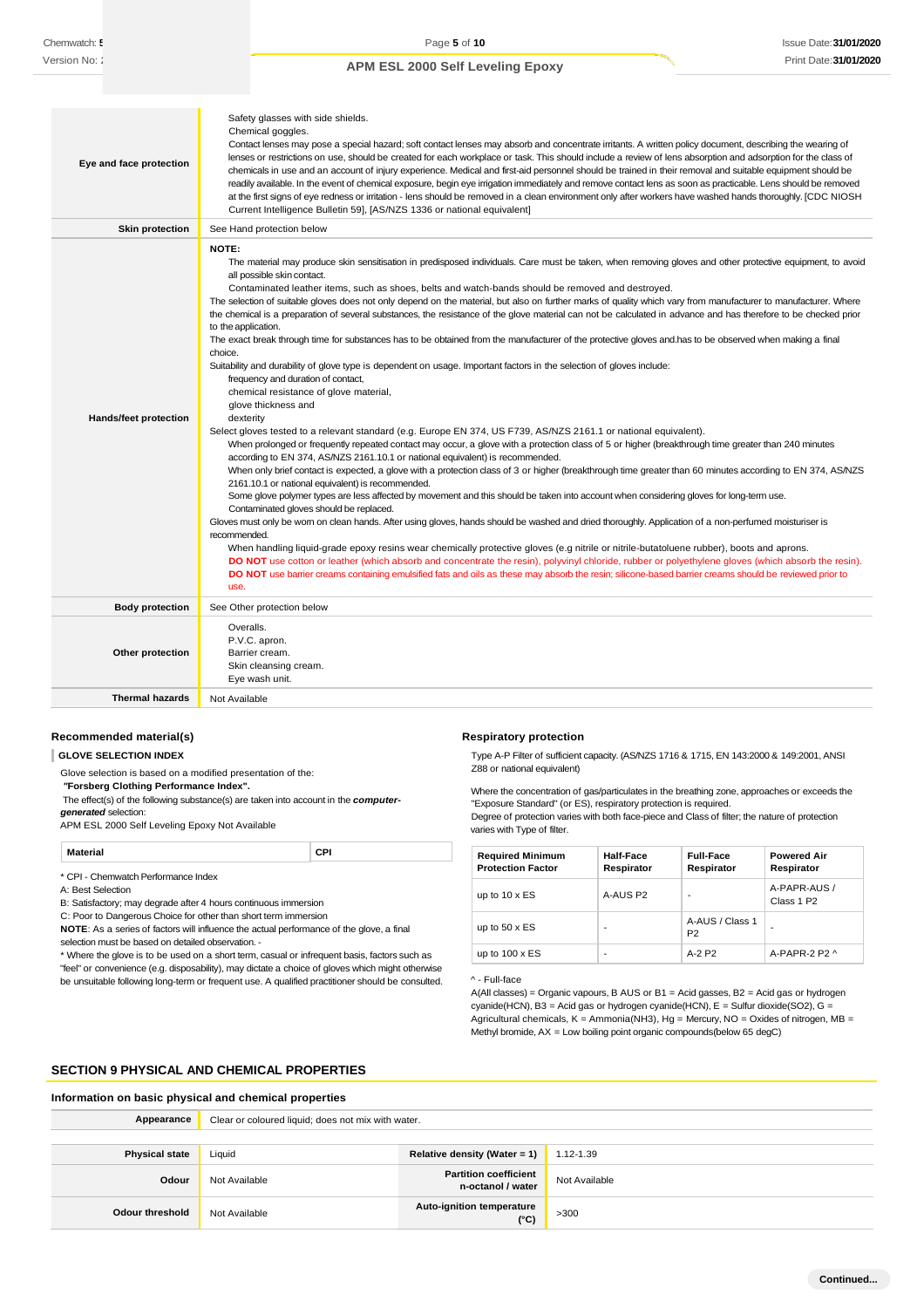| pH (as supplied)                                | Not Applicable | Decomposition<br>temperature       | Not Available             |
|-------------------------------------------------|----------------|------------------------------------|---------------------------|
| Melting point / freezing<br>point (°C)          | Not Available  | Viscosity (cSt)                    | >140 KU, depend on colour |
| Initial boiling point and<br>boiling range (°C) | >200           | Molecular weight (g/mol)           | Not Applicable            |
| Flash point (°C)                                | >150           | Taste                              | Not Available             |
| <b>Evaporation rate</b>                         | Not Available  | <b>Explosive properties</b>        | Not Available             |
| Flammability                                    | Not Applicable | <b>Oxidising properties</b>        | Not Available             |
| Upper Explosive Limit (%)                       | Not Available  | Surface Tension (dyn/cm or<br>mN/m | Not Available             |
| Lower Explosive Limit (%)                       | Not Available  | <b>Volatile Component (%vol)</b>   | -1                        |
| Vapour pressure (kPa)                           | Negligible     | Gas group                          | Not Available             |
| Solubility in water (g/L)                       | Immiscible     | pH as a solution (1%)              | Not Applicable            |
| Vapour density (Air = 1)                        | Not Available  | VOC g/L                            | Not Available             |

# **SECTION 10 STABILITY AND REACTIVITY**

| Reactivity                            | See section 7                                                                                                                    |
|---------------------------------------|----------------------------------------------------------------------------------------------------------------------------------|
| <b>Chemical stability</b>             | Unstable in the presence of incompatible materials.<br>Product is considered stable.<br>Hazardous polymerisation will not occur. |
| Possibility of hazardous<br>reactions | See section 7                                                                                                                    |
| <b>Conditions to avoid</b>            | See section 7                                                                                                                    |
| Incompatible materials                | See section 7                                                                                                                    |
| Hazardous decomposition<br>products   | See section 5                                                                                                                    |

# **SECTION 11 TOXICOLOGICAL INFORMATION**

### **Information on toxicological effects**

| <b>Inhaled</b>                                 | In animal testing, exposure to aerosols of some reactive diluents (notably o-cresol glycidyl ether, CAS RN: 2210-79-9) has been reported to affect the adrenal<br>gland, central nervous system, kidney, liver, ovaries, spleen, testes, thymus, and respiratory tract.<br>Acute effects from inhalation of high vapour concentrations may be chest and nasal irritation with coughing, sneezing, headache and even nausea.                                                                                                                                                                                                                                                                                                                                                                                                                                                                                                                                                                                                                                                                                                                                                                                                                                                                                                                                                                                                                                                                                                                                                                                                                                                  |                   |
|------------------------------------------------|------------------------------------------------------------------------------------------------------------------------------------------------------------------------------------------------------------------------------------------------------------------------------------------------------------------------------------------------------------------------------------------------------------------------------------------------------------------------------------------------------------------------------------------------------------------------------------------------------------------------------------------------------------------------------------------------------------------------------------------------------------------------------------------------------------------------------------------------------------------------------------------------------------------------------------------------------------------------------------------------------------------------------------------------------------------------------------------------------------------------------------------------------------------------------------------------------------------------------------------------------------------------------------------------------------------------------------------------------------------------------------------------------------------------------------------------------------------------------------------------------------------------------------------------------------------------------------------------------------------------------------------------------------------------------|-------------------|
| Ingestion                                      | Reactive diluents exhibit a range of ingestion hazards. Small amounts swallowed incidental to normal handling operations are not likely to cause injury.<br>However, swallowing larger amounts may cause injury.<br>Male rats exposed to a single oral dose of bisphenol A diglycidyl ether (BADGE) at 750, 1000, and 2000 mg/kg/day showed a significantly increase in the<br>number of immature and maturing sperm on the testis. There were no significant differences with respect to sperm head count, sperm motility, and sperm<br>abnormality in the BADGE treatment groups<br>Ingestion may result in nausea, abdominal irritation, pain and vomiting                                                                                                                                                                                                                                                                                                                                                                                                                                                                                                                                                                                                                                                                                                                                                                                                                                                                                                                                                                                                                |                   |
| <b>Skin Contact</b>                            | This material can cause inflammation of the skin on contact in some persons.<br>The material may accentuate any pre-existing dermatitis condition<br>Bisphenol A diglycidyl ether (BADGE) may produce contact dermatitis characterised by erythema and oedema, with weeping followed by crusting and scaling.<br>A liquid resin with a molecular weight of 350 produced severe skin irritation in rabbits when applied daily for 4 hours over 20 days.<br>Following the initial contact there may be a discrete erythematous lesion, confined to the point of contact, which may persist for 48 hours to 10 days; the<br>erythema may give way to a papular, vesicular rash with scaling.<br>In animals uncured resin produces moderate ante-mortem depression, loss of body weight and diarrhoea. Local irritation, inflammation and death resulting<br>from respiratory system depression are recorded. Higher molecular weight resins generally produce lower toxicity.<br>Skin contact with reactive diluents may cause slight to moderate irritation with local redness. Repeated or prolonged skin contact may cause burns.<br>Open cuts, abraded or irritated skin should not be exposed to this material<br>Entry into the blood-stream, through, for example, cuts, abrasions or lesions, may produce systemic injury with harmful effects. Examine the skin prior to the use<br>of the material and ensure that any external damage is suitably protected.                                                                                                                                                                                                         |                   |
| Eye                                            | This material can cause eye irritation and damage in some persons.<br>Eye contact with reactive diluents may cause slight to severe irritation with the possibility of chemical burns or moderate to severe corneal injury.                                                                                                                                                                                                                                                                                                                                                                                                                                                                                                                                                                                                                                                                                                                                                                                                                                                                                                                                                                                                                                                                                                                                                                                                                                                                                                                                                                                                                                                  |                   |
| <b>Chronic</b>                                 | Skin contact with the material is more likely to cause a sensitisation reaction in some persons compared to the general population.<br>There has been some concem that this material can cause cancer or mutations but there is not enough data to make an assessment.<br>There is some evidence that inhaling this product is more likely to cause a sensitisation reaction in some persons compared to the general population.<br>Bisphenol A diglycidyl ethers (BADGEs) produce sensitisation dermatitis characterised by a papular, vesicular eczema with considerable itching of the back of<br>the hand, the forearm and face and neck. This lesion may persist for 10-14 days after withdrawal from exposure and recur immediately on re-exposure. This<br>dermatitis may persist for longer periods following each exposure but is unlikely to become more intense. Lesions may develop a brownish colour and scaling<br>occurs frequently. Lower molecular weight species produce sensitisation more readily.<br>In mice technical grades of bisphenol A diglycidyl ether produced epidermal tumours and a small increase in the incidence kidney tumours in males and of<br>lymphoreticular/haematopoietic tumours in females. Subcutaneous injection produced a small number of fibrosarcomas in rats.<br>For some reactive diluents, prolonged or repeated skin contact may result in absorption of potentially harmful amounts or allergic skin reactions<br>Exposure to some reactive diluents (notably neopentylglycol diglycidyl ether, CAS RN:17557-23-2) has caused cancer in some animal testing.<br>Glycidyl ethers can cause genetic damage and cancer. |                   |
|                                                | <b>TOXICITY</b>                                                                                                                                                                                                                                                                                                                                                                                                                                                                                                                                                                                                                                                                                                                                                                                                                                                                                                                                                                                                                                                                                                                                                                                                                                                                                                                                                                                                                                                                                                                                                                                                                                                              | <b>IRRITATION</b> |
| APM ESL 2000 Self Leveling<br><b>Epoxy</b>     | Not Available                                                                                                                                                                                                                                                                                                                                                                                                                                                                                                                                                                                                                                                                                                                                                                                                                                                                                                                                                                                                                                                                                                                                                                                                                                                                                                                                                                                                                                                                                                                                                                                                                                                                | Not Available     |
| bisphenol A/ diglycidyl ether<br>resin, liquid | <b>TOXICITY</b>                                                                                                                                                                                                                                                                                                                                                                                                                                                                                                                                                                                                                                                                                                                                                                                                                                                                                                                                                                                                                                                                                                                                                                                                                                                                                                                                                                                                                                                                                                                                                                                                                                                              | <b>IRRITATION</b> |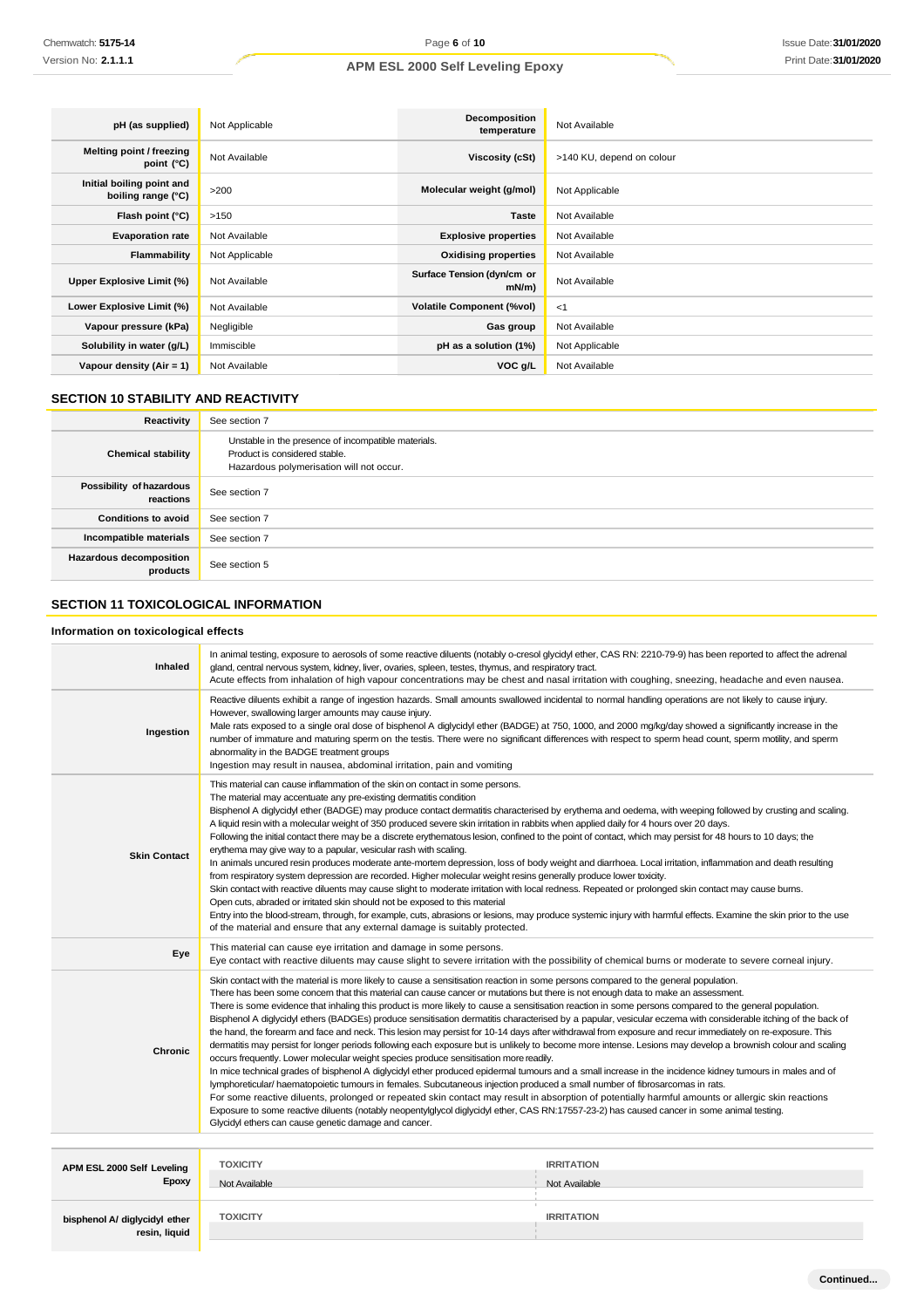|                                                                        | Dermal (rabbit) LD50: 6000 mg/kg**[2]                                                                                                                                                                                                                                                                                                                                                                                                                                                                                                                                                                                                                                                                                                                                                                                                                                                                                                                                                                                                                                                                                                                                                                                                                                                                                                                                                                                                                                                                                                                                                                                                                                                                                                                                                                                                                                                                                                                                                                                                                                                                                                                                                                                                                                                                                                                                                                                                                                                                                                                                                                                                                                                                                                                                                                                                                                                                                                                                                                                                                                                                                                                                                                                                                                                                                                                                                                                                                                                                                                                                                                                                                                                                                                                                                                                                                                                                                                                                                                                                                                                                                                                                                                                                                                                                                                                                                                                                                                                                                                                                                                                                                                                                                                                                                                                                                                                                                                                                                                                                                                                                                                                                                                                                                                                                                                                                                  | Eye (rabbit): 100mg - Mild                                                                                                                                                                                                                                                                                                                                                                                                                                                                                                                                                                                                                                                                                                                                                                                                                                                                                                                                                                                                                                                                                                                                                                                                                                                                                                                                                                                                                                                                                                                                                                                                                                                                                                                                                                                                                                                                                                                                                                                                                                                                                                                                                                                                                                        |
|------------------------------------------------------------------------|----------------------------------------------------------------------------------------------------------------------------------------------------------------------------------------------------------------------------------------------------------------------------------------------------------------------------------------------------------------------------------------------------------------------------------------------------------------------------------------------------------------------------------------------------------------------------------------------------------------------------------------------------------------------------------------------------------------------------------------------------------------------------------------------------------------------------------------------------------------------------------------------------------------------------------------------------------------------------------------------------------------------------------------------------------------------------------------------------------------------------------------------------------------------------------------------------------------------------------------------------------------------------------------------------------------------------------------------------------------------------------------------------------------------------------------------------------------------------------------------------------------------------------------------------------------------------------------------------------------------------------------------------------------------------------------------------------------------------------------------------------------------------------------------------------------------------------------------------------------------------------------------------------------------------------------------------------------------------------------------------------------------------------------------------------------------------------------------------------------------------------------------------------------------------------------------------------------------------------------------------------------------------------------------------------------------------------------------------------------------------------------------------------------------------------------------------------------------------------------------------------------------------------------------------------------------------------------------------------------------------------------------------------------------------------------------------------------------------------------------------------------------------------------------------------------------------------------------------------------------------------------------------------------------------------------------------------------------------------------------------------------------------------------------------------------------------------------------------------------------------------------------------------------------------------------------------------------------------------------------------------------------------------------------------------------------------------------------------------------------------------------------------------------------------------------------------------------------------------------------------------------------------------------------------------------------------------------------------------------------------------------------------------------------------------------------------------------------------------------------------------------------------------------------------------------------------------------------------------------------------------------------------------------------------------------------------------------------------------------------------------------------------------------------------------------------------------------------------------------------------------------------------------------------------------------------------------------------------------------------------------------------------------------------------------------------------------------------------------------------------------------------------------------------------------------------------------------------------------------------------------------------------------------------------------------------------------------------------------------------------------------------------------------------------------------------------------------------------------------------------------------------------------------------------------------------------------------------------------------------------------------------------------------------------------------------------------------------------------------------------------------------------------------------------------------------------------------------------------------------------------------------------------------------------------------------------------------------------------------------------------------------------------------------------------------------------------------------------------------------------------------|-------------------------------------------------------------------------------------------------------------------------------------------------------------------------------------------------------------------------------------------------------------------------------------------------------------------------------------------------------------------------------------------------------------------------------------------------------------------------------------------------------------------------------------------------------------------------------------------------------------------------------------------------------------------------------------------------------------------------------------------------------------------------------------------------------------------------------------------------------------------------------------------------------------------------------------------------------------------------------------------------------------------------------------------------------------------------------------------------------------------------------------------------------------------------------------------------------------------------------------------------------------------------------------------------------------------------------------------------------------------------------------------------------------------------------------------------------------------------------------------------------------------------------------------------------------------------------------------------------------------------------------------------------------------------------------------------------------------------------------------------------------------------------------------------------------------------------------------------------------------------------------------------------------------------------------------------------------------------------------------------------------------------------------------------------------------------------------------------------------------------------------------------------------------------------------------------------------------------------------------------------------------|
|                                                                        | dermal (rat) LD50: >800 mg/kg <sup>[1]</sup>                                                                                                                                                                                                                                                                                                                                                                                                                                                                                                                                                                                                                                                                                                                                                                                                                                                                                                                                                                                                                                                                                                                                                                                                                                                                                                                                                                                                                                                                                                                                                                                                                                                                                                                                                                                                                                                                                                                                                                                                                                                                                                                                                                                                                                                                                                                                                                                                                                                                                                                                                                                                                                                                                                                                                                                                                                                                                                                                                                                                                                                                                                                                                                                                                                                                                                                                                                                                                                                                                                                                                                                                                                                                                                                                                                                                                                                                                                                                                                                                                                                                                                                                                                                                                                                                                                                                                                                                                                                                                                                                                                                                                                                                                                                                                                                                                                                                                                                                                                                                                                                                                                                                                                                                                                                                                                                                           |                                                                                                                                                                                                                                                                                                                                                                                                                                                                                                                                                                                                                                                                                                                                                                                                                                                                                                                                                                                                                                                                                                                                                                                                                                                                                                                                                                                                                                                                                                                                                                                                                                                                                                                                                                                                                                                                                                                                                                                                                                                                                                                                                                                                                                                                   |
|                                                                        | Oral (rat) LD50: >2400 mg/kg*d <sup>[2]</sup>                                                                                                                                                                                                                                                                                                                                                                                                                                                                                                                                                                                                                                                                                                                                                                                                                                                                                                                                                                                                                                                                                                                                                                                                                                                                                                                                                                                                                                                                                                                                                                                                                                                                                                                                                                                                                                                                                                                                                                                                                                                                                                                                                                                                                                                                                                                                                                                                                                                                                                                                                                                                                                                                                                                                                                                                                                                                                                                                                                                                                                                                                                                                                                                                                                                                                                                                                                                                                                                                                                                                                                                                                                                                                                                                                                                                                                                                                                                                                                                                                                                                                                                                                                                                                                                                                                                                                                                                                                                                                                                                                                                                                                                                                                                                                                                                                                                                                                                                                                                                                                                                                                                                                                                                                                                                                                                                          |                                                                                                                                                                                                                                                                                                                                                                                                                                                                                                                                                                                                                                                                                                                                                                                                                                                                                                                                                                                                                                                                                                                                                                                                                                                                                                                                                                                                                                                                                                                                                                                                                                                                                                                                                                                                                                                                                                                                                                                                                                                                                                                                                                                                                                                                   |
|                                                                        | Oral (rat) LD50: 13447 mg/kg <sup>[1]</sup>                                                                                                                                                                                                                                                                                                                                                                                                                                                                                                                                                                                                                                                                                                                                                                                                                                                                                                                                                                                                                                                                                                                                                                                                                                                                                                                                                                                                                                                                                                                                                                                                                                                                                                                                                                                                                                                                                                                                                                                                                                                                                                                                                                                                                                                                                                                                                                                                                                                                                                                                                                                                                                                                                                                                                                                                                                                                                                                                                                                                                                                                                                                                                                                                                                                                                                                                                                                                                                                                                                                                                                                                                                                                                                                                                                                                                                                                                                                                                                                                                                                                                                                                                                                                                                                                                                                                                                                                                                                                                                                                                                                                                                                                                                                                                                                                                                                                                                                                                                                                                                                                                                                                                                                                                                                                                                                                            |                                                                                                                                                                                                                                                                                                                                                                                                                                                                                                                                                                                                                                                                                                                                                                                                                                                                                                                                                                                                                                                                                                                                                                                                                                                                                                                                                                                                                                                                                                                                                                                                                                                                                                                                                                                                                                                                                                                                                                                                                                                                                                                                                                                                                                                                   |
| Legend:                                                                | 1. Value obtained from Europe ECHA Registered Substances - Acute toxicity 2.* Value obtained from manufacturer's SDS. Unless otherwise specified data<br>extracted from RTECS - Register of Toxic Effect of chemical Substances                                                                                                                                                                                                                                                                                                                                                                                                                                                                                                                                                                                                                                                                                                                                                                                                                                                                                                                                                                                                                                                                                                                                                                                                                                                                                                                                                                                                                                                                                                                                                                                                                                                                                                                                                                                                                                                                                                                                                                                                                                                                                                                                                                                                                                                                                                                                                                                                                                                                                                                                                                                                                                                                                                                                                                                                                                                                                                                                                                                                                                                                                                                                                                                                                                                                                                                                                                                                                                                                                                                                                                                                                                                                                                                                                                                                                                                                                                                                                                                                                                                                                                                                                                                                                                                                                                                                                                                                                                                                                                                                                                                                                                                                                                                                                                                                                                                                                                                                                                                                                                                                                                                                                        |                                                                                                                                                                                                                                                                                                                                                                                                                                                                                                                                                                                                                                                                                                                                                                                                                                                                                                                                                                                                                                                                                                                                                                                                                                                                                                                                                                                                                                                                                                                                                                                                                                                                                                                                                                                                                                                                                                                                                                                                                                                                                                                                                                                                                                                                   |
| <b>BISPHENOL A/</b><br><b>DIGLYCIDYL ETHER</b><br><b>RESIN, LIQUID</b> | The following information refers to contact allergens as a group and may not be specific to this product.<br>Contact allergies quickly manifest themselves as contact eczema, more rarely as urticaria or Quincke's oedema. The pathogenesis of contact eczema<br>involves a cell-mediated (T lymphocytes) immune reaction of the delayed type. Other allergic skin reactions, e.g. contact urticaria, involve antibody-<br>than one with stronger sensitising potential with which few individuals come into contact. From a clinical point of view, substances are noteworthy if they<br>produce an allergic test reaction in more than 1% of the persons tested.<br>of endocrine disruptors that mimic oestrogens is widely used in industry, particularly in plastics<br>Bisphenol A (BPA) and some related compounds exhibit oestrogenic activity in human breast cancer cell line MCF-7, but there were remarkable<br>differences in activity. Several derivatives of BPA exhibited significant thyroid hormonal activity towards rat pituitary cell line GH3, which releases growth<br>hormone in a thyroid hormone-dependent manner. However, BPA and several other derivatives did not show such activity. Results suggest that the<br>4-hydroxyl group of the A-phenyl ring and the B-phenyl ring of BPA derivatives are required for these hormonal activities, and substituents at the<br>3,5-positions of the phenyl rings and the bridging alkyl moiety markedly influence the activities.<br>Bisphenols promoted cell proliferation and increased the synthesis and secretion of cell type-specific proteins. When ranked by proliferative potency, the<br>longer the alkyl substituent at the bridging carbon, the lower the concentration needed for maximal cell yield; the most active compound contained two<br>propyl chains at the bridging carbon. Bisphenols with two hydroxyl groups in the para position and an angular configuration are suitable for appropriate<br>hydrogen bonding to the acceptor site of the oestrogen receptor.<br>The substance is classified by IARC as Group 3:<br><b>NOT</b> classifiable as to its carcinogenicity to humans.<br>Evidence of carcinogenicity may be inadequate or limited in animal testing.<br>In mice, dermal application of bisphenol A diglycidyl ether (BADGE) (1, 10, or 100 mg/kg) for 13 weeks produced mild to moderate chronic active<br>dermatitis. At the high dose, spongiosis and epidermal micro abscess formation were observed. In rats, dermal application of BADGE (10, 100, or 1000<br>produced chronic dermatitis at all dose levels in males and at >100 mg/kg in females (as well as in a satellite group of females given 1000 mg/kg).<br>Reproductive and Developmental Toxicity: BADGE (50, 540, or 750 mg/kg) administered to rats via gavage for 14 weeks (P1) or 12 weeks (P2)<br>for reproductive effects was 750 mg/kg.<br>Carcinogenicity: IARC concluded that "there is limited evidence for the carcinogenicity of bisphenol A diglycidyl ether in experimental animals." Its<br>overall evaluation was "Bisphenol A diglycidyl ether is not classifiable as to its carcinogenicity to humans (Group 3).<br>(Weil et al., 1963). In another lifetime skin-painting study, BADGE (dose n.p.) was also reported to be noncarcinogenic to the skin of C3H mice; it was,<br>dermally exposed to BADGE (1, 100, or 1000 mg/kg) showed no evidence of dermal carcinogenicity but did have low incidences of tumours in the oral<br>cavity (U.S. EPA, 1997).<br>Genotoxicity: In S. typhimurium strains TA100 and TA1535, BADGE (10-10,000 ug/plate) was mutagenic with and without S9; negative results were<br>mouse host-mediated assay (1000 mg/kg), micronucleus test (1000 mg/kg), and dominant lethal assay (~3000 mg/kg).<br>Immunotoxicity: Intracutaneous injection of diluted BADGE (0.1 mL) three times per week on alternate days (total of 8 injections) followed by a<br>three-week incubation period and a challenge dose produced sensitisation in 19 of 20 quinea pigs<br>BADGE migrates at the same level into all types of food, the estimated per capita daily intake for a 60-kg individual is approximately 0.16 ug/kg body<br>weight/day. A review of one- and two-generation reproduction studies and developmental investigations found no evidence of reproductive or endocrine<br>tests is supported by negative results from both in vivo and in vitro assays designed specifically to detect oestrogenic and androgenic properties of<br>BADGE. An examination of data from sub-chronic and chronic toxicological studies support a NOAEL of 50 mg/ kg/body weight day from the 90-day study,<br>and a NOAEL of 15 mg/kg body weigh/day (male rats) from the 2-year carcinogenicity study. Both NOAELS are considered appropriate for risk<br>assessment. Comparing the estimated daily human intake of 0.16 ug/kg body weight/day with the NOAELS of 50 and 15 mg/kg body weight/day shows<br>large margins of safety together with lack of reproductive, developmental, endocrine and carcinogenic effects supports the continued use of BADGE for<br>use in articles intended to come into contact with foodstuffs.<br>Foetoxicity has been observed in animal studies Oral (rabbit, female) NOEL 180 mg/kg (teratogenicity; NOEL (maternal 60 mg/kg | mediated immune reactions. The significance of the contact allergen is not simply determined by its sensitisation potential: the distribution of the substance<br>and the opportunities for contact with it are equally important. A weakly sensitising substance which is widely distributed can be a more important allergen<br>The chemical structure of hydroxylated diphenylalkanes or bisphenols consists of two phenolic rings joined together through a bridging carbon. This class<br>mg/kg) for 13 weeks resulted in a decrease in body weight at the high dose. The no-observable effect level (NOEL) for dermal exposure was 100 mg/kg for<br>both sexes. In a separate study, application of BADGE (same doses) five times per week for ~13 weeks not only caused a decrease in body weight but also<br>produced decreased body weight in all males at the mid dose and in both males and females at the high dose, but had no reproductive effects. The NOEL<br>In a lifetime tumourigenicity study in which 90-day-old C3H mice received three dermal applications per week of BADGE (undiluted dose) for 23 months,<br>only one out of 32 animals developed a papilloma after 16 months. A retest, in which skin paintings were done for 27 months, however, produced no tumours<br>however, weakly carcinogenic to the skin of C57BL/6 mice (Holland et al., 1979; cited by Canter et al., 1986). In a two-year bioassay, female Fisher 344 rats<br>obtained in TA98 and TA1537 (Canter et al., 1986; Pullin, 1977). In a spot test, BADGE (0.05 or 10.00 mg) failed to show mutagenicity in strains TA98 and<br>TA100 (Wade et al., 1979). Negative results were also obtained in the body fluid test using urine of female BDF and ICR mice (1000 mg/kg BADGE), the<br>Consumer exposure to BADGE is almost exclusively from migration of BADGE from can coatings into food. Using a worst-case scenario that assumes<br>toxicity, the upper ranges of dosing being determined by maternal toxicity. The lack of endocrine toxicity in the reproductive and developmental toxicological<br>human exposure to BADGE from can coatings is between 250,000 and 100,000-fold lower than the NOAELs from the most sensitive toxicology tests. These |
| <b>Acute Toxicity</b>                                                  | $\scriptstyle\sim$                                                                                                                                                                                                                                                                                                                                                                                                                                                                                                                                                                                                                                                                                                                                                                                                                                                                                                                                                                                                                                                                                                                                                                                                                                                                                                                                                                                                                                                                                                                                                                                                                                                                                                                                                                                                                                                                                                                                                                                                                                                                                                                                                                                                                                                                                                                                                                                                                                                                                                                                                                                                                                                                                                                                                                                                                                                                                                                                                                                                                                                                                                                                                                                                                                                                                                                                                                                                                                                                                                                                                                                                                                                                                                                                                                                                                                                                                                                                                                                                                                                                                                                                                                                                                                                                                                                                                                                                                                                                                                                                                                                                                                                                                                                                                                                                                                                                                                                                                                                                                                                                                                                                                                                                                                                                                                                                                                     | Carcinogenicity<br>$\circ$                                                                                                                                                                                                                                                                                                                                                                                                                                                                                                                                                                                                                                                                                                                                                                                                                                                                                                                                                                                                                                                                                                                                                                                                                                                                                                                                                                                                                                                                                                                                                                                                                                                                                                                                                                                                                                                                                                                                                                                                                                                                                                                                                                                                                                        |

| <b>Acute Toxicity</b>                       | ◡            | Carcinogenicity                 | ◡                                                                                                                                                                                                                            |
|---------------------------------------------|--------------|---------------------------------|------------------------------------------------------------------------------------------------------------------------------------------------------------------------------------------------------------------------------|
| <b>Skin Irritation/Corrosion</b>            | $\checkmark$ | Reproductivity                  | O                                                                                                                                                                                                                            |
| <b>Serious Eye</b><br>Damage/Irritation     | $\checkmark$ | <b>STOT - Single Exposure</b>   | ◎                                                                                                                                                                                                                            |
| <b>Respiratory or Skin</b><br>sensitisation | $\checkmark$ | <b>STOT - Repeated Exposure</b> | $\circ$                                                                                                                                                                                                                      |
| Mutagenicity                                | $\circ$      | <b>Aspiration Hazard</b>        | Ø                                                                                                                                                                                                                            |
|                                             |              | Legend:                         | $\blacktriangleright$ - Data required to make classification available<br>$\blacktriangleright$ - Data available but does not fill the criteria for classification<br>$\bigcirc$ – Data Not Available to make classification |

# **SECTION 12 ECOLOGICAL INFORMATION**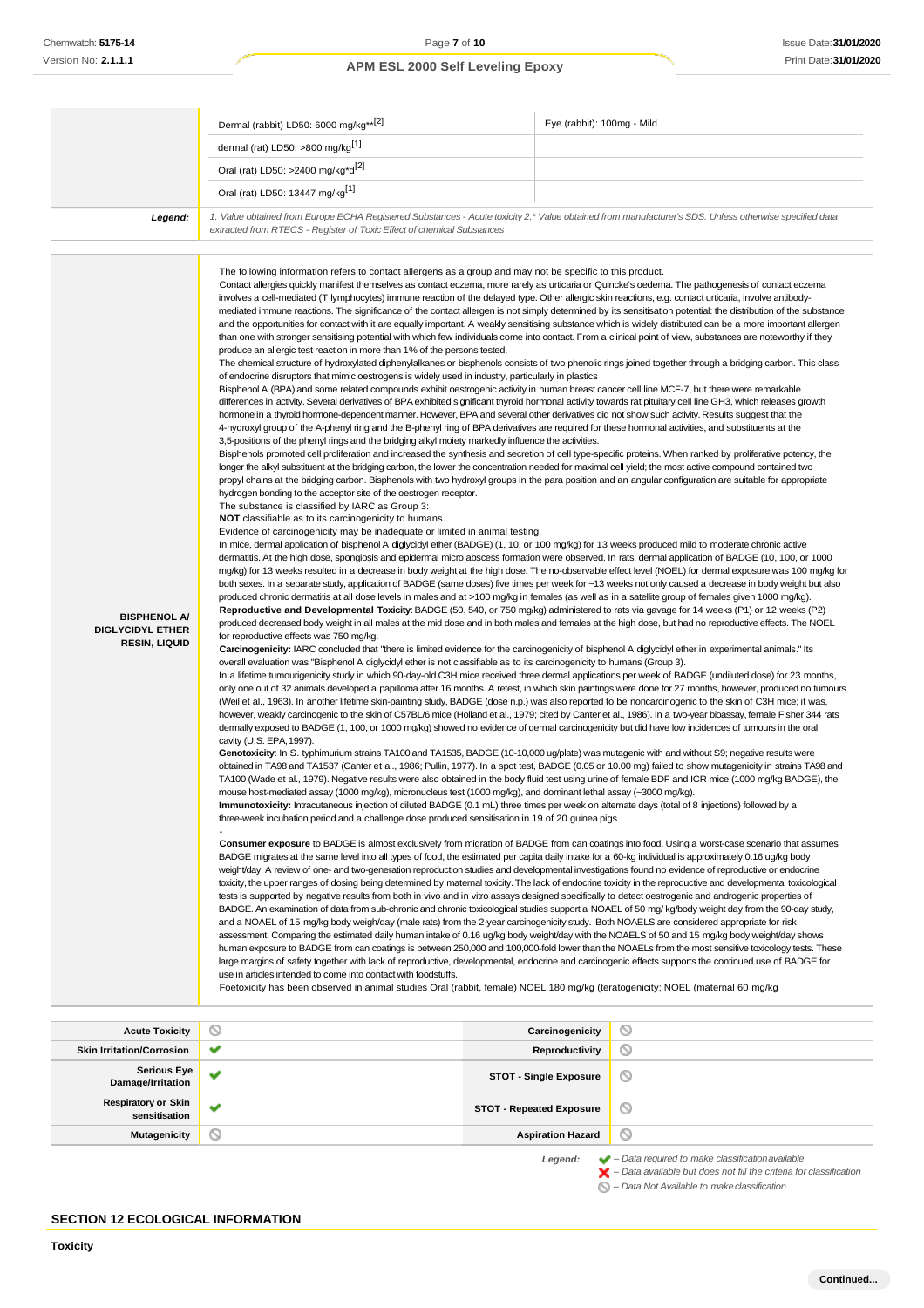Toxic to aquatic organisms, may cause long-term adverse effects in the aquatic environment.

Do NOT allow product to come in contact with surface waters or to intertidal areas below the mean high water mark. Do not contaminate water when cleaning equipment or disposing of equipment wash-waters.

Wastes resulting from use of the product must be disposed of on site or at approved waste sites.

Reactive diluents generally have a low to moderate potential for bioconcentration (tendency to accumulate in the food chain) and a high to very high potential for mobility in soil. Small amounts that escape to the atmosphere will photodegrade.

They would not be expected to persist in the environment.

Most reactive diluents should be considered slightly to moderately toxic to aquatic organisms on an acute basis while some might also be considered harmful to the environment. Reactive diluents which are only slightly soluble in water and do not evaporate quickly are expected to sink to the bottom or float to the top, depending on the density, where they would be expected to biodegrade slowly.

#### **DO NOT** discharge into sewer or waterways.

# **Persistence and degradability**

| Ingredient                                     | Persistence: Water/Soil | Persistence: Air |
|------------------------------------------------|-------------------------|------------------|
| bisphenol A/ diglycidyl ether<br>resin, liquid | <b>HIGH</b>             | <b>HIGH</b>      |

#### **Bioaccumulative potential**

| Ingredient                                     | <b>Bioaccumulation</b>   |
|------------------------------------------------|--------------------------|
| bisphenol A/ diglycidyl ether<br>resin, liquid | LOW (LogKOW = $2.6835$ ) |
| Mobility in soil                               |                          |

| bisphenol A/ diglycidyl ether<br>resin, liquid | LOW ( $KOC = 51.43$ ) |
|------------------------------------------------|-----------------------|
|                                                |                       |

# **SECTION 13 DISPOSAL CONSIDERATIONS**

### **Waste treatment methods**

|                     | • Containers may still present a chemical hazard/ danger when empty.<br>Return to supplier for reuse/ recycling if possible.<br>Otherwise:<br>If container can not be cleaned sufficiently well to ensure that residuals do not remain or if the container cannot be used to store the same product, then |
|---------------------|-----------------------------------------------------------------------------------------------------------------------------------------------------------------------------------------------------------------------------------------------------------------------------------------------------------|
|                     | puncture containers, to prevent re-use, and bury at an authorised landfill.                                                                                                                                                                                                                               |
|                     | ▶ Where possible retain label warnings and MSDS and observe all notices pertaining to the product.                                                                                                                                                                                                        |
|                     | Legislation addressing waste disposal requirements may differ by country, state and/ or territory. Each user must refer to laws operating in their area. In some                                                                                                                                          |
|                     | areas, certain wastes must be tracked.                                                                                                                                                                                                                                                                    |
|                     | A Hierarchy of Controls seems to be common - the user should investigate:                                                                                                                                                                                                                                 |
|                     | Reduction                                                                                                                                                                                                                                                                                                 |
|                     | $\blacktriangleright$ Reuse                                                                                                                                                                                                                                                                               |
| Product / Packaging | $\blacktriangleright$ Recycling                                                                                                                                                                                                                                                                           |
| disposal            | Disposal (if all else fails)                                                                                                                                                                                                                                                                              |
|                     | This material may be recycled if unused, or if it has not been contaminated so as to make it unsuitable for its intended use. If it has been contaminated, it may be                                                                                                                                      |
|                     | possible to reclaim the product by filtration, distillation or some other means. Shelf life considerations should also be applied in making decisions of this type.                                                                                                                                       |
|                     | Note that properties of a material may change in use, and recycling or reuse may not always be appropriate.                                                                                                                                                                                               |
|                     | • DO NOT allow wash water from cleaning or process equipment to enter drains.                                                                                                                                                                                                                             |
|                     | It may be necessary to collect all wash water for treatment before disposal.                                                                                                                                                                                                                              |
|                     | In all cases disposal to sewer may be subject to local laws and regulations and these should be considered first.                                                                                                                                                                                         |
|                     | • Where in doubt contact the responsible authority.                                                                                                                                                                                                                                                       |
|                     | Recycle wherever possible or consult manufacturer for recycling options.                                                                                                                                                                                                                                  |
|                     | Consult State Land Waste Authority for disposal.                                                                                                                                                                                                                                                          |
|                     | ▶ Bury or incinerate residue at an approved site.                                                                                                                                                                                                                                                         |
|                     | Recycle containers if possible, or dispose of in an authorised landfill.                                                                                                                                                                                                                                  |
|                     |                                                                                                                                                                                                                                                                                                           |

### **SECTION 14 TRANSPORT INFORMATION**

### **Labels Required**

**Marine Pollutant**

### **Land transport (UN)**

| <b>UN number</b>            | 3082                                                                                                       |
|-----------------------------|------------------------------------------------------------------------------------------------------------|
| Packing group               | $\mathbf{m}$                                                                                               |
| UN proper shipping name     | ENVIRONMENTALLY HAZARDOUS SUBSTANCE, LIQUID, N.O.S. (contains bisphenol A/ diglycidyl ether resin, liquid) |
| <b>Environmental hazard</b> | No relevant data                                                                                           |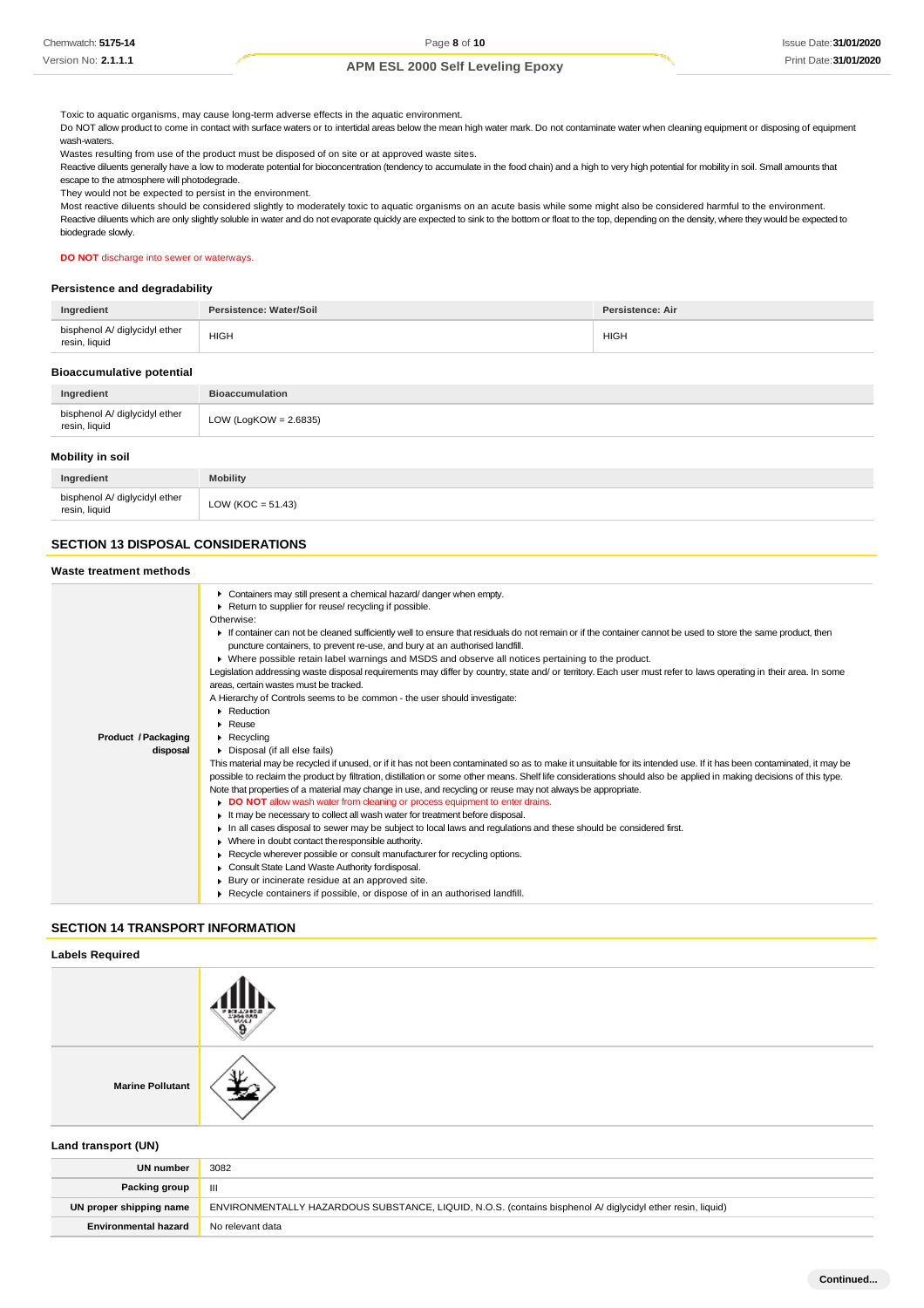| <b>Transport hazard class(es)</b> | Class<br>9<br>Subrisk<br>Not Applicable                         |
|-----------------------------------|-----------------------------------------------------------------|
| Special precautions for user      | Special provisions<br>274;331;335;375<br>Limited quantity<br>5L |

### **Air transport (ICAO-IATA / DGR)**

| <b>UN number</b>             | 3082                                                                                                                                                                                                                                                                                        |                                                                |
|------------------------------|---------------------------------------------------------------------------------------------------------------------------------------------------------------------------------------------------------------------------------------------------------------------------------------------|----------------------------------------------------------------|
| Packing group                | Ш                                                                                                                                                                                                                                                                                           |                                                                |
| UN proper shipping name      | Environmentally hazardous substance, liquid, n.o.s. * (contains bisphenol A/ diglycidyl ether resin, liquid)                                                                                                                                                                                |                                                                |
| <b>Environmental hazard</b>  | No relevant data                                                                                                                                                                                                                                                                            |                                                                |
| Transport hazard class(es)   | <b>ICAO/IATA Class</b><br>9<br>Not Applicable<br>ICAO / IATA Subrisk<br>9L<br><b>ERG Code</b>                                                                                                                                                                                               |                                                                |
| Special precautions for user | Special provisions<br>Cargo Only Packing Instructions<br>Cargo Only Maximum Qty / Pack<br>Passenger and Cargo Packing Instructions<br>Passenger and Cargo Maximum Qty / Pack<br>Passenger and Cargo Limited Quantity Packing Instructions<br>Passenger and Cargo Limited Maximum Qty / Pack | A97 A158 A197<br>964<br>450L<br>964<br>450L<br>Y964<br>30 kg G |

# **Sea transport (IMDG-Code / GGVSee)**

| <b>UN number</b>             | 3082                                                                                                       |
|------------------------------|------------------------------------------------------------------------------------------------------------|
| Packing group                | Ш                                                                                                          |
| UN proper shipping name      | ENVIRONMENTALLY HAZARDOUS SUBSTANCE, LIQUID, N.O.S. (contains bisphenol A/ diglycidyl ether resin, liquid) |
| <b>Environmental hazard</b>  | Not Applicable                                                                                             |
| Transport hazard class(es)   | <b>IMDG Class</b><br>9<br>Not Applicable<br><b>IMDG Subrisk</b>                                            |
| Special precautions for user | $F-A$ , S-F<br><b>EMS Number</b><br>274 335<br>Special provisions<br><b>Limited Quantities</b><br>5L       |

# **SECTION 15 REGULATORY INFORMATION**

**Safety, health and environmental regulations / legislation specific for the substance or mixture**

**BISPHENOL A/ DIGLYCIDYL ETHER RESIN, LIQUID(25068-38-6) IS FOUND ON THE FOLLOWING REGULATORY LISTS** Not Applicable

| <b>National Inventory</b>               | <b>Status</b>                                                                                                                                                                            |
|-----------------------------------------|------------------------------------------------------------------------------------------------------------------------------------------------------------------------------------------|
| Australia - AICS                        | Y                                                                                                                                                                                        |
| Canada - DSL                            | Y                                                                                                                                                                                        |
| Canada - NDSL                           | N (bisphenol A/ diglycidyl ether resin, liquid)                                                                                                                                          |
| China - IECSC                           | Y                                                                                                                                                                                        |
| Europe - EINEC / ELINCS /<br><b>NLP</b> | Y                                                                                                                                                                                        |
| Japan - ENCS                            | Y                                                                                                                                                                                        |
| Korea - KECI                            | Y                                                                                                                                                                                        |
| New Zealand - NZIoC                     | Y                                                                                                                                                                                        |
| Philippines - PICCS                     | Υ                                                                                                                                                                                        |
| USA - TSCA                              | Y                                                                                                                                                                                        |
| Legend:                                 | Y = All ingredients are on the inventory N = Not determined or one or more ingredients are not on the inventory and are not exempt from listing(see specific<br>ingredients in brackets) |

### **SECTION 16 OTHER INFORMATION**

**Other information**